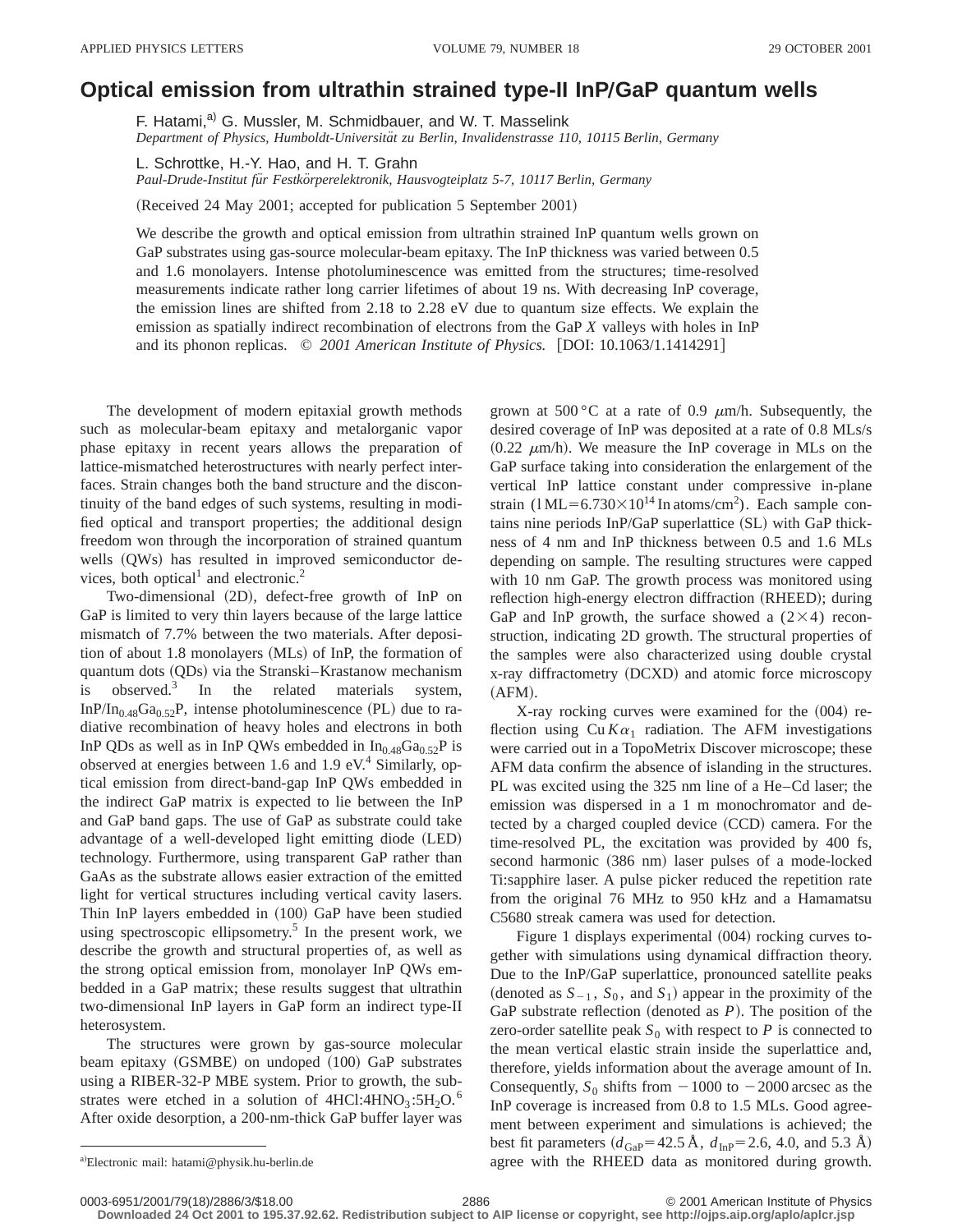

FIG. 1. X-ray rocking curves (004) of InP/GaP superlattices with different InP coverage along with respective simulations (solid lines). The best fits are obtained using  $d_{\text{Gap}}=42.5 \text{ Å}$ ,  $d_{\text{InP}}=2.6$ , 4.0, and 5.3 Å for the lower, middle, and top curves, respectively. With decreasing InP coverage, the zeroth order superlattice satellite  $(S_0)$  shifts from  $-2000$  to  $-1000$  arcsec towards the GaP substrate peak  $(P)$ .

Furthermore, the existence of Pendellösung fringes in the experimental rocking curves reflects the high structural quality of the InP/GaP layers.

Figure 2 shows the PL spectra of three InP/GaP structures. The InP layers in the structures remain 2D because the InP coverage is considerably lower than the critical thickness for island formation.<sup>3</sup> The measurements were carried out at 5 K with an excitation intensity of about 20 W  $\text{cm}^{-2}$ . The PL emission from the sample with 0.8 MLs of InP consists of four intense PL lines in the energy range of 2.22–2.28 eV with full width at half maximum (FWHM) of  $15±2$  meV. The total emission intensity grows linearly with increasing excitation power density between 1 and  $20 \,\mathrm{W \, cm}^{-2}$ . Samples with increased InP coverage have similar emission with all lines redshifted. These PL spectra are also similar to those of GaAs<sub>*x*</sub>P<sub>1-*x*</sub>/GaP (Refs. 7–9) and AlP/GaP (Ref. 10) type-II quantum wells. The energy differences between the highest energy PL line and the other three transitions are 12, 30, and 40 meV, for all samples.

The energy separations between the peaks and the independence of these separations with respect to InP coverage



FIG. 2. Photoluminescence spectra of samples with different InP coverage measured at 5 K.



FIG. 3. Valence and conduction band alignment scheme of the InP QW embedded in a GaP matrix. The arrows indicate the two possibilities of electron-hole recombination.

suggest that the three emissions peaks with lower energy are phonon replicas of the highest-lying peak. The separations agree well with the transverse acoustic  $(TA)$ , longitudinal acoustic  $(LA)$ , and either transverse optical  $(TO)$  or longitudinal optical  $(LO)$  phonon near the *X* points in the GaP Brillouin zone with energies of 13.2, 30.4, and 44–45 meV, respectively.11,12 These energies are not appreciably changed for  $In_vGa_{1-v}$ P with small In mole fraction.<sup>11</sup> Thus, we identify the highest energy peak in each spectrum as the nophonon (NP) emission and the lower energy peaks as its phonon replicas. In contrast to the similar  $GaAs_xP_{1-x}/GaP$ system, but with much thicker quantum wells, $\delta$  the relative intensity of this NP line compared to the other three lines does not appear to decrease with the decreasing thickness of the InP layer. In these very thin InP layers, however, the  $\Gamma$ –*X* mixing is probably strongly affected by interface roughness, the interdiffusion of In and Ga, and disorder. The broad emission at the lower energy side of the PL spectrum for the 1.5 ML QW could be related to defects in the highly strained InP 2D layer, which also result in the somewhat decreased total PL intensity compared to structures with thinner InP. Note that island formation already occurs for InP depositions of 1.8 MLs, $3$  only 0.3 MLs thicker than this 1.5 ML sample.

The band discontinuity at the interface of a thin InP layer and the (semi-infinite) GaP layer is estimated using the model-solid theory of Van de Walle.<sup>13</sup> Strain has a very significant effect on the conduction and valence band offsets and is also included in this calculation. Figure 3 shows the calculated band alignment for a prototypical structure. We have also calculated the electron to heavy-hole transition energy as function of InP thickness for both the type I ( $\Gamma$ -valley electrons in the first subband of the InP quantum well with heavy holes in the InP) and type II  $(X$ -valley electrons in the GaP with heavy holes in the InP) transitions. Our calculations also include the coupling of adjacent InP quantum wells since the superlattice constant  $(d_{\text{InP}}+d_{\text{GaP}})$  is less than 5 nm. The appropriate material parameters are given in Refs. 13 and 14. Within this simple, multivalley effective-mass approximation  $(EMA)$ , we find that for the InP/GaP heterostructures with InP thickness thinner than about 8 MLs (3)

nm), the  $\Gamma$ -like electrons in the InP layer are located at a **Downloaded 24 Oct 2001 to 195.37.92.62. Redistribution subject to AIP license or copyright, see http://ojps.aip.org/aplo/aplcr.jsp**